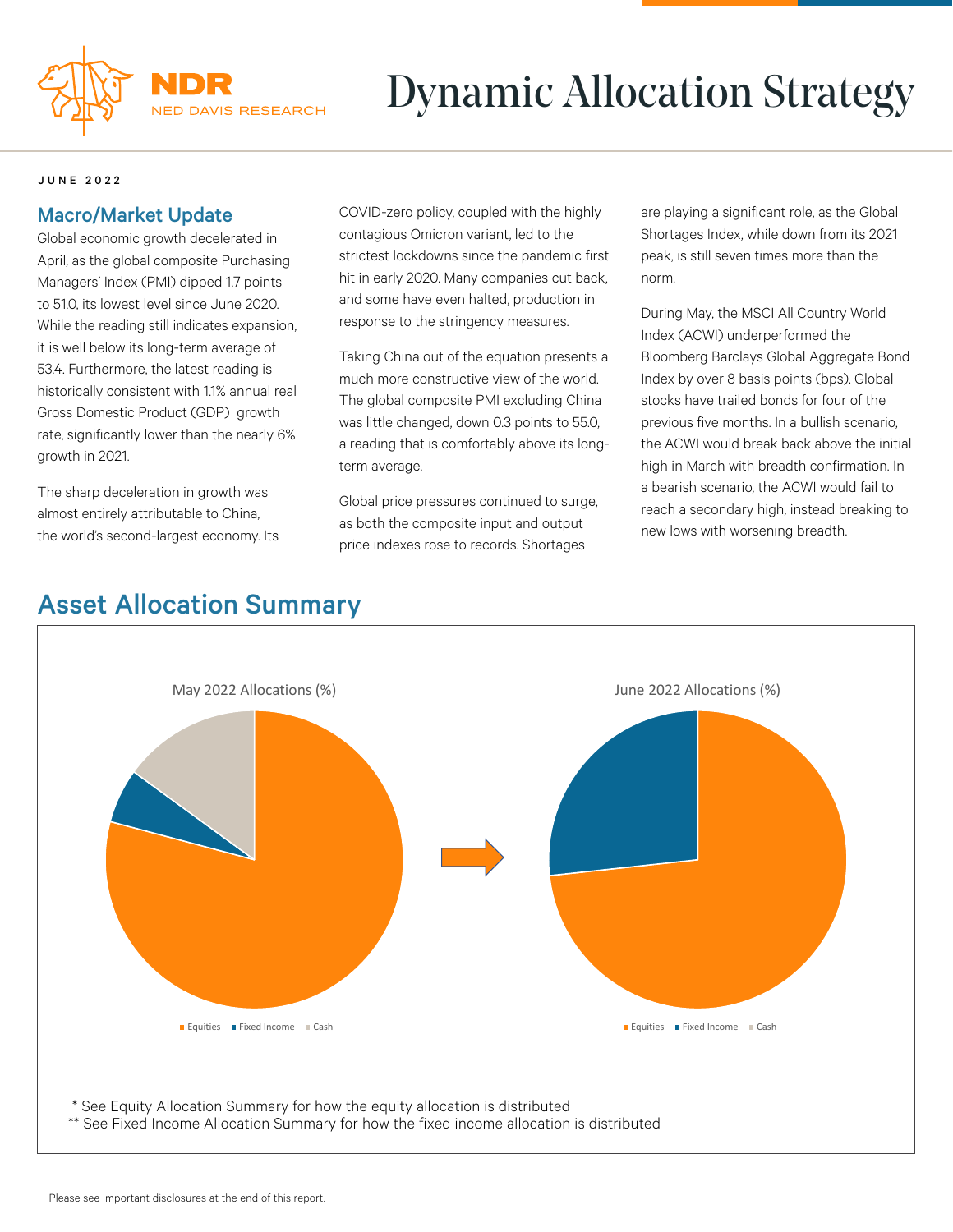- The model shifted allocation from cash into fixed income this month.
- The equity allocation is slightly above 70%, while the fixed income allocation is greater than 25%.
- Cash has no allocation this month.
- Had the month ended last week, there likely would have been a significant reduction in the equity allocation. The stock/bond relative strength indicator (chart, below) traded below its 52-week moving average for the prior two weeks.

However, due to the recent stock rally, the relative strength measure returned to its bullish zone this week.

• Two-thirds of the top-level indicators favor equities over fixed income (table, below).

| Indicator                                                                           | <b>Current Signal</b><br>(Red = New Signal) | <b>Comment</b>                                                                                                                                                          |
|-------------------------------------------------------------------------------------|---------------------------------------------|-------------------------------------------------------------------------------------------------------------------------------------------------------------------------|
| Equities/Fixed Income Relative Strength<br>(indicator receives a heavier weighting) | <b>Favors Equities</b>                      | The relative strength ratio is hovering near it's one-year moving average, as it is less than 2% above its long-term<br>trend.                                          |
| Global Equity Market Breadth                                                        | Favors Fixed Income                         | Although less than half of global equity markets are trading above their 50-day moving averages, this breadth<br>indicator has been rising off its recent lows.         |
| OECD Leading Indicator                                                              | Favors Fixed Income                         | The four-week change in the OECD Composite Leading Indicator (CLI) declined for a seventh straight month, but the<br>pace of the decline decelerated.                   |
| <b>PMI Breadth Factor</b>                                                           | <b>Favors Equities</b>                      | The four-week change in economies with expanding manufacturing industries did not change this month.                                                                    |
| Baltic Exchange Dry Index                                                           | <b>Favors Equities</b>                      | During May, the Baltic Dry index (BDI) got as high as 33% above its intermediate-term trend. However, now the BDI is<br>less than 10% above its 13-week moving average. |
| Central Bank Policy                                                                 | <b>Favors Equities</b>                      | To favor fixed income, this indicator requires a significant drop in global short-term rates.                                                                           |
| Ned Davis Research                                                                  |                                             | T ETFM202205311.1                                                                                                                                                       |

**Top Level Factors**



VDR

permission. All Rights Reserved. See NDR Disclaimer at www.ndr.com/copyright.html. For data vendor disclaimers refer to www.ndr.com/vendorinfo/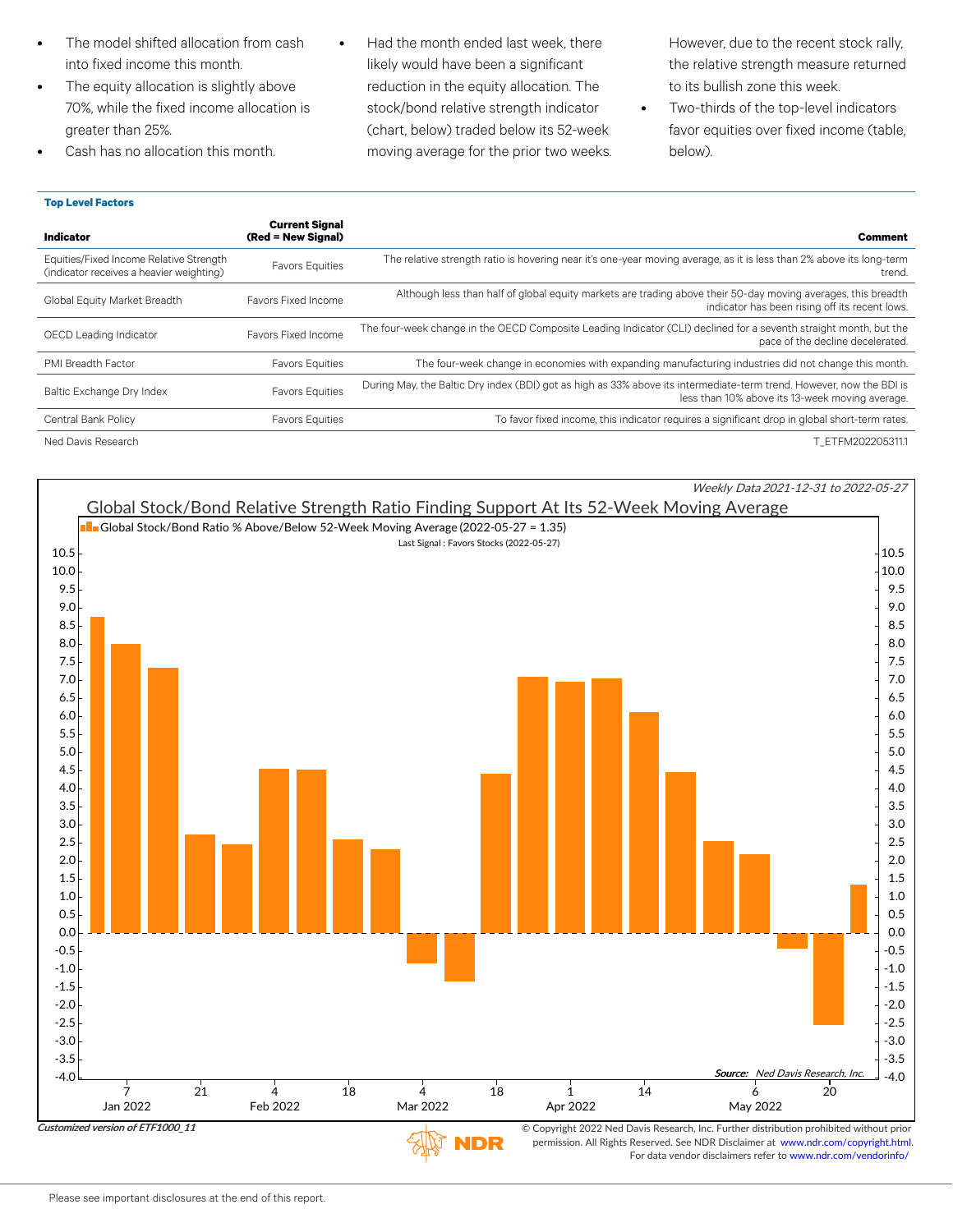## Equity Allocation Summary

During May, U.S. Small Caps (IJR) and Europe, Australasia, and the Far East [EAFE] (IEFA) rose by more than 100 basis points. U.S. Large Caps (SPY) and Emerging Markets (IEMG) increased by less than 100 bps. U.S. Growth [Technology] (QQQ) and U.S. Value [Dividends] (VIG) declined. VIG, SPY, IEFA, and IJR each received more than 10% allocation (chart, right) for June due to their technical composite scores (image at bottom).



#### Equity Technical Composite Scores *Monthly Data 2021-05-28 to 2022-05-31* Large-cap U.S.  $\frac{1}{10}$  . The contract of the contract of the contract of the contract of the contract of the contract of the contract of the contract of the contract of the contract of the contract of the contract of t Small-cap U.S. 10  $\overline{2}$  U.S. Tech/Growth the contract of the contract of the contract of the contract of the contract of the contract of the contract of the contract of the contract of the contract of the contract of the contract of the contract  $\blacksquare$ Dividend/Value  $\blacksquare$   $\blacksquare$  EAFE Index  $\blacksquare$  Emerging Markets  $\overline{10}$  10 *Source: Ned Davis Research, Inc.*  $\overline{May}$  2021 May Jun Jul Aug Sep Oct Nov Dec 2022 Jan Feb Mar Apr May © Copyright 2022 NDR, Inc. Further distribution prohibited without prior permission. **ETF1000\_M\_NDRIS** All Rights Reserved. See NDR Disclaimer at www.ndr.com/copyright.html NDR For data vendor disclaimers refer to www.ndr.com/vendorinfo/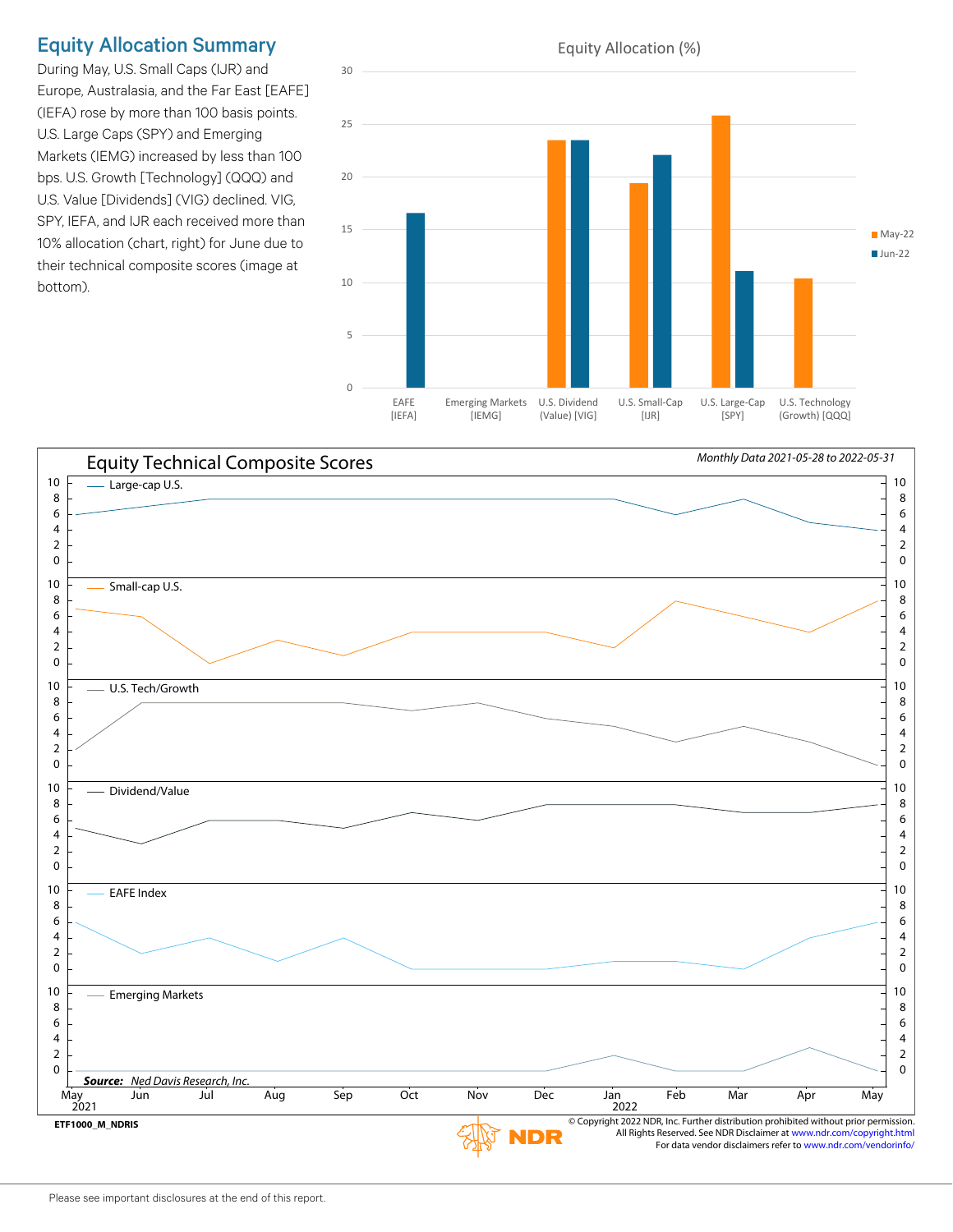### Fixed Income Allocation **Summary**

After declining for four consecutive months, many fixed income areas rebounded in May. U.S. High Yield (JNK) and U.S. Investment Grade (LQD) jumped by more than 100 bps. U.S. Short-Term Treasurys (SHY) and Emerging Market bonds (EMB) increased by less than 100 bps. U.S. Long-Term Treasurys (TLT) and International Investment Grade (BNDX) declined over this period. SHY, LQD, and JNK each received more than 5% allocation (chart, right) for June due to their technical composite scores (image at  $b$ ottom).  $\qquad \qquad \qquad$ 



Bonds [LQD]



Please see important disclosures at the end of this report.